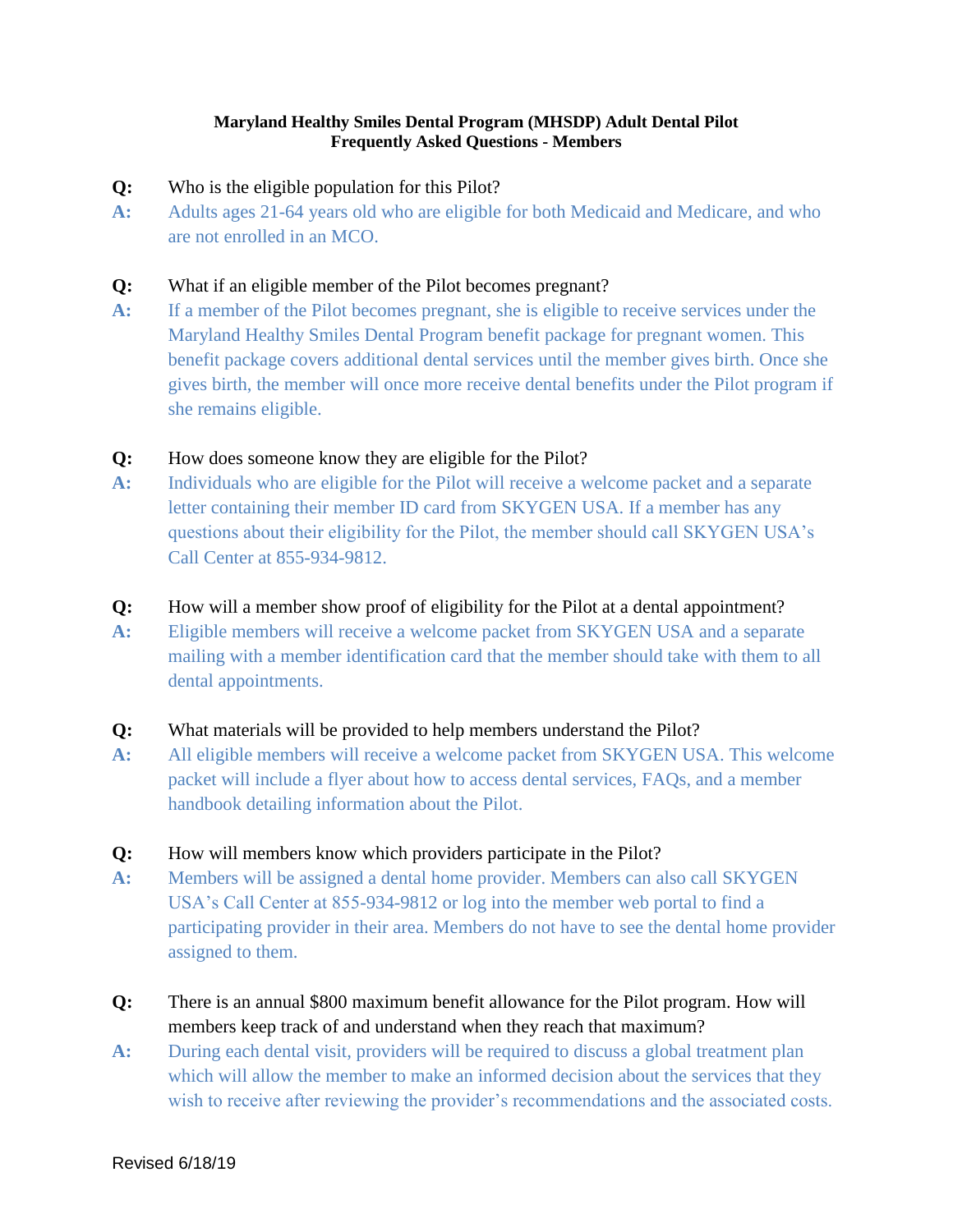Both the provider and the member must sign the global treatment plan at each visit and the member should be given a copy. Once the member reaches the maximum benefit allowance for that calendar year, SKYGEN USA will send a letter to the member that will include information about alternative dental resources.

### **Q:** What is a global treatment plan?

- **A:** A global treatment plan is a document that details the dental services recommended by the provider and the costs for those services. The provider and member must review the recommended course of treatment and both parties must sign this form prior to services being rendered at each visit. Urgent issues should be prioritized.
- **Q:** How much can my dentist charge me for a service that is included on the Pilot's benefit plan, once the maximum benefit allowance is reached?
- **A:** Your dentist may only charge you up to the Medicaid rate if you choose to pay for a service out-of-pocket. Members must sign a Non-Covered Services Agreement prior to services being rendered.
- **Q:** How much can my dentist charge me for a service that is NOT included on the Pilot's benefit plan, once the maximum benefit allowance is reached?
- **A:** If a member chooses to pay for a service out-of-pocket, the dentist may charge their standard rate. Members must sign a Non-Covered Services Agreement prior to services being rendered.
- **Q:** Can my dentist require me to sign a Non-Covered Service Agreement prior to verifying that I have reached my \$800 maximum benefit allowance?
- **A:** No, your dentist cannot ask you to sign a Non-Covered Services Agreement prior to verifying that you will exhaust your \$800 benefit allowance during that visit. However, your provider can have you sign a Non-Covered Services Agreement if you wish to obtain a service that is not in the Pilot program's benefit package and if you agree to pay for this service out-of-pocket.
- **Q:** What if the member has a legal guardian or authorized representative?
- **A:** Legal guardians and authorized representatives are responsible for making arrangements to be available to discuss treatment and/or sign documents at each appointment, prior to dental services being rendered to the member.
- **Q:** What appeals process will be provided to members?
- **A:** Members have the right to appeal all denied services within the limits of the Pilot. After the annual maximum benefit allowance is reached, the participant will receive notification from SKYGEN USA that they will no longer be eligible to receive dental